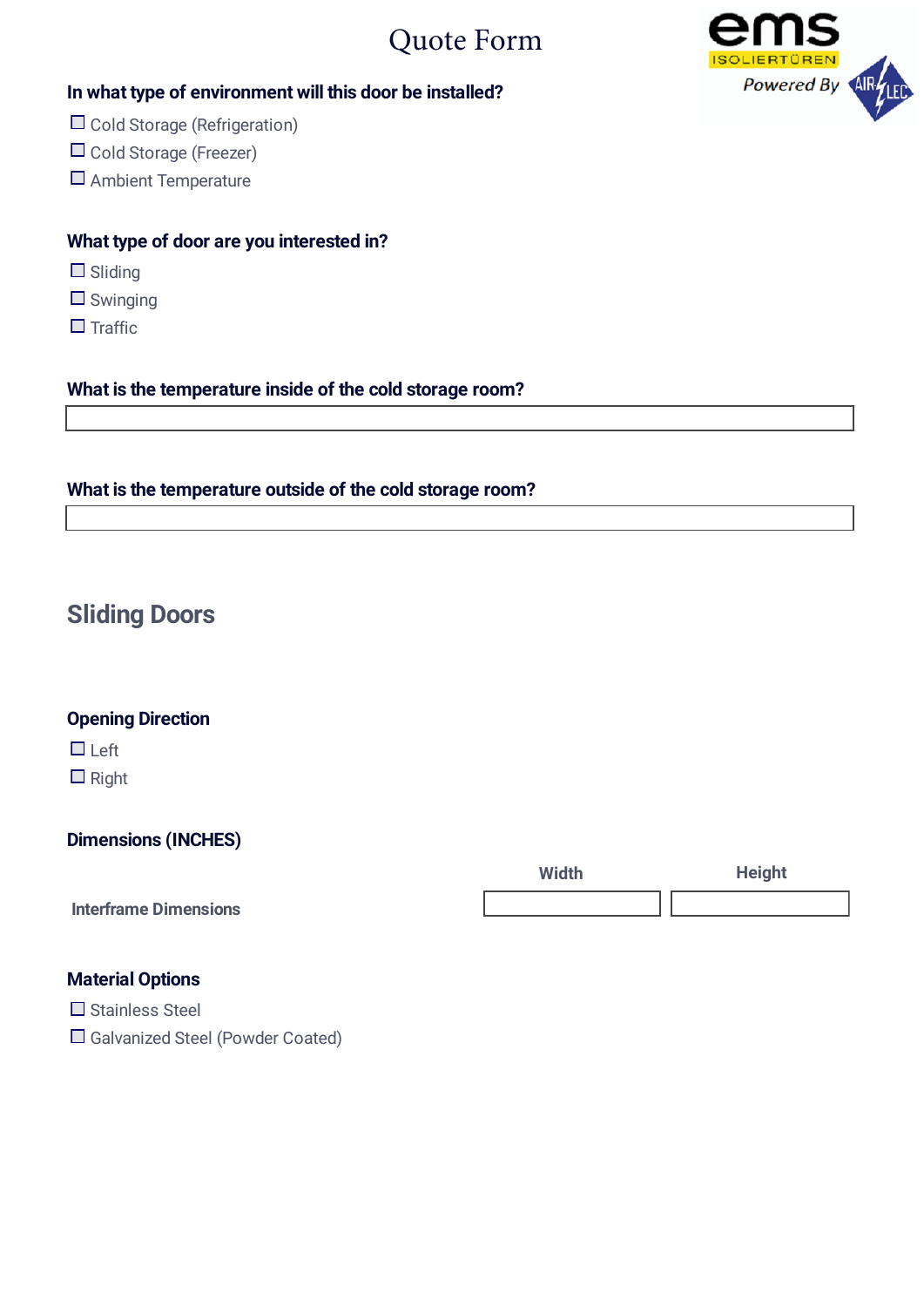#### **Stainless Steel Options**



#### **Galvanized Steel Color Options**

|        | Light ivory           | similar to RAL 1015 |
|--------|-----------------------|---------------------|
| $\Box$ | <b>Traffic yellow</b> | similar to RAL 1023 |
| $\Box$ | Flame red             | similar to RAL 3000 |
| Ш      | <b>Enzian blue</b>    | similar to RAL 5010 |
| ப      | <b>Light blue</b>     | similar to RAL 5012 |
|        | Pure white            | similar to RAL 9010 |

#### **On what type of wall will this door be mounted?**

- $\Box$  Solid Wall
- Panel Wall

## **If Panel Wall, please provide thickness of Panel**

#### **Is Lock Needed?**

 $\Box$  Yes

 $\square$  No

# **Door Opening - Automation Options**

 $\Box$  Manual (No Automation)

 $\Box$  Electric

 $\Box$  Pneumatic Operator

#### **Extra Control Kit Options**

■ Pull Cord

Open & Close Control Kit



| Ш   | Anthracite grey | similar to RAL 7016 |
|-----|-----------------|---------------------|
| H   | Light grey      | similar to RAL 7035 |
| ш   | Creme white     | similar to RAL 9001 |
| H   | Grey white      | similar to RAL 9002 |
| П   | White aluminium | similar to RAL 9006 |
| . . | Grey aluminium  | similar to RAL 9007 |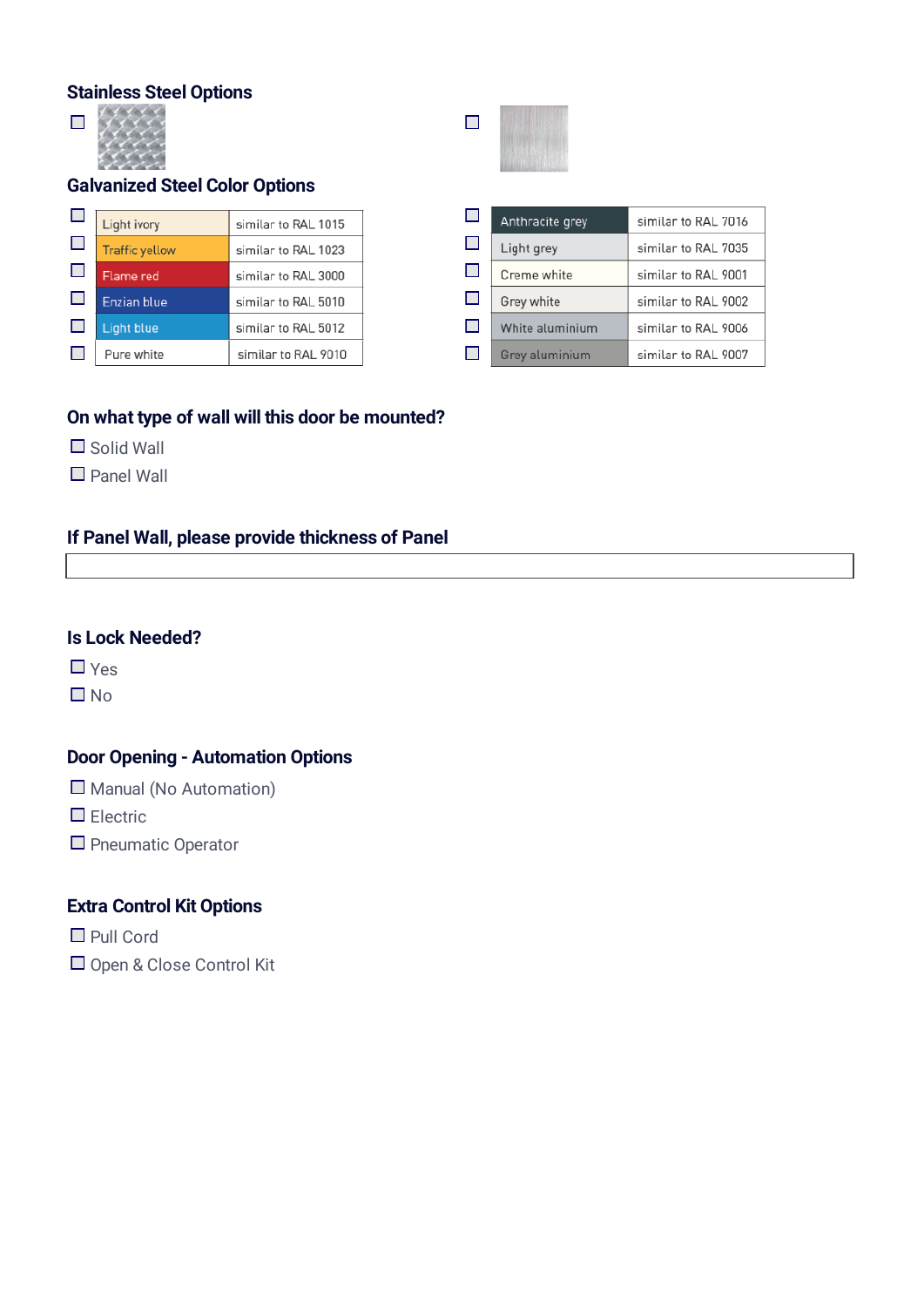# **Swinging Doors**

#### **Location of Hinges**

- $\Box$  Left
- $\Box$  Right

#### **Handle Options**

- Panic Bar
- □ Card Reader
- $\Box$  Knob

## **Stainless Steel Options**



# **Galvanized Steel Color Options**

|        | Light ivory           | similar to RAL 1015 |
|--------|-----------------------|---------------------|
| $\Box$ | <b>Traffic yellow</b> | similar to RAL 1023 |
| $\Box$ | Flame red             | similar to RAL 3000 |
| $\Box$ | <b>Enzian blue</b>    | similar to RAL 5010 |
| $\Box$ | <b>Light blue</b>     | similar to RAL 5012 |
|        | Pure white            | similar to RAL 9010 |

#### **Window Needed?**

## **Window Options (If Needed)**

- Acrylic
- Safety Glass Single Insulated
- □ Safety Glass Double Insulated
- Safety Glass Triple Insulated

#### **How Many Door Panels?**

- $\Box$  1
- $\Box$  2



| $\Box$ | Anthracite grey | similar to RAL 7016 |
|--------|-----------------|---------------------|
| П      | Light grey      | similar to RAL 7035 |
| $\Box$ | Creme white     | similar to RAL 9001 |
| П      | Grey white      | similar to RAL 9002 |
| П      | White aluminium | similar to RAL 9006 |
| H      | Grey aluminium  | similar to RAL 9007 |

 $Yes$   $\negthinspace \Box$  No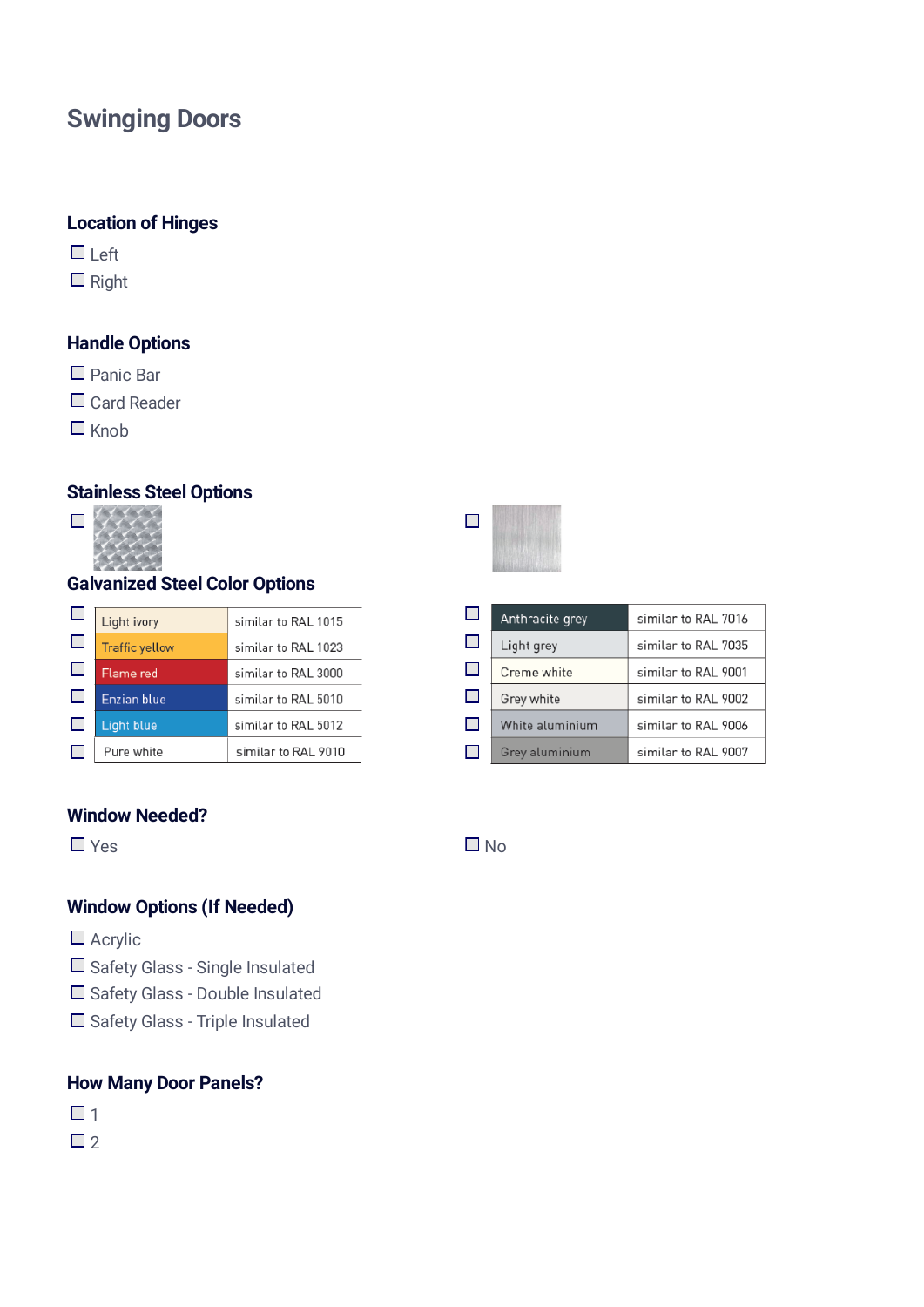#### **Dimensions (INCHES)**

|                              | Width | <b>Height</b> |
|------------------------------|-------|---------------|
| <b>Interframe Dimensions</b> |       |               |

#### **Door Opening - Automation Options**

- $\square$  Manual
- **P** Pneumatic Operator

# **Traffic Doors**

## **Material Options**

- $\Box$  Steel
- Galvanized Steel (Powder Coated)
- Portylen

#### **Stainless Steel Options**



#### **Galvanized Steel Color Options**

|        | Light ivory           | similar to RAL 1015 |
|--------|-----------------------|---------------------|
| $\Box$ | <b>Traffic yellow</b> | similar to RAL 1023 |
| Ш      | Flame red             | similar to RAL 3000 |
| ப      | <b>Enzian blue</b>    | similar to RAL 5010 |
| ப      | <b>Light blue</b>     | similar to RAL 5012 |
|        | Pure white            | similar to RAL 9010 |

#### **Portylen Color Options**

| Flame red   | similar to RAL 3000 |
|-------------|---------------------|
| Enzian blue | similar to RAL 5010 |

# $\Box$

| $\Box$     | Anthracite grey | similar to RAL 7016 |
|------------|-----------------|---------------------|
| Ш          | Light grey      | similar to RAL 7035 |
| $\Box$     | Creme white     | similar to RAL 9001 |
| $\Box$     | Grey white      | similar to RAL 9002 |
| <b>COL</b> | White aluminium | similar to RAL 9006 |
| П          | Grey aluminium  | similar to RAL 9007 |

| $\Box$ | Pure white | similar to RAL 9010 |
|--------|------------|---------------------|
|        | Telegray   | similar to RAL 7046 |

## **On what type of wall will this door be mounted?**

- $\Box$  Solid Wall
- Panel Wall